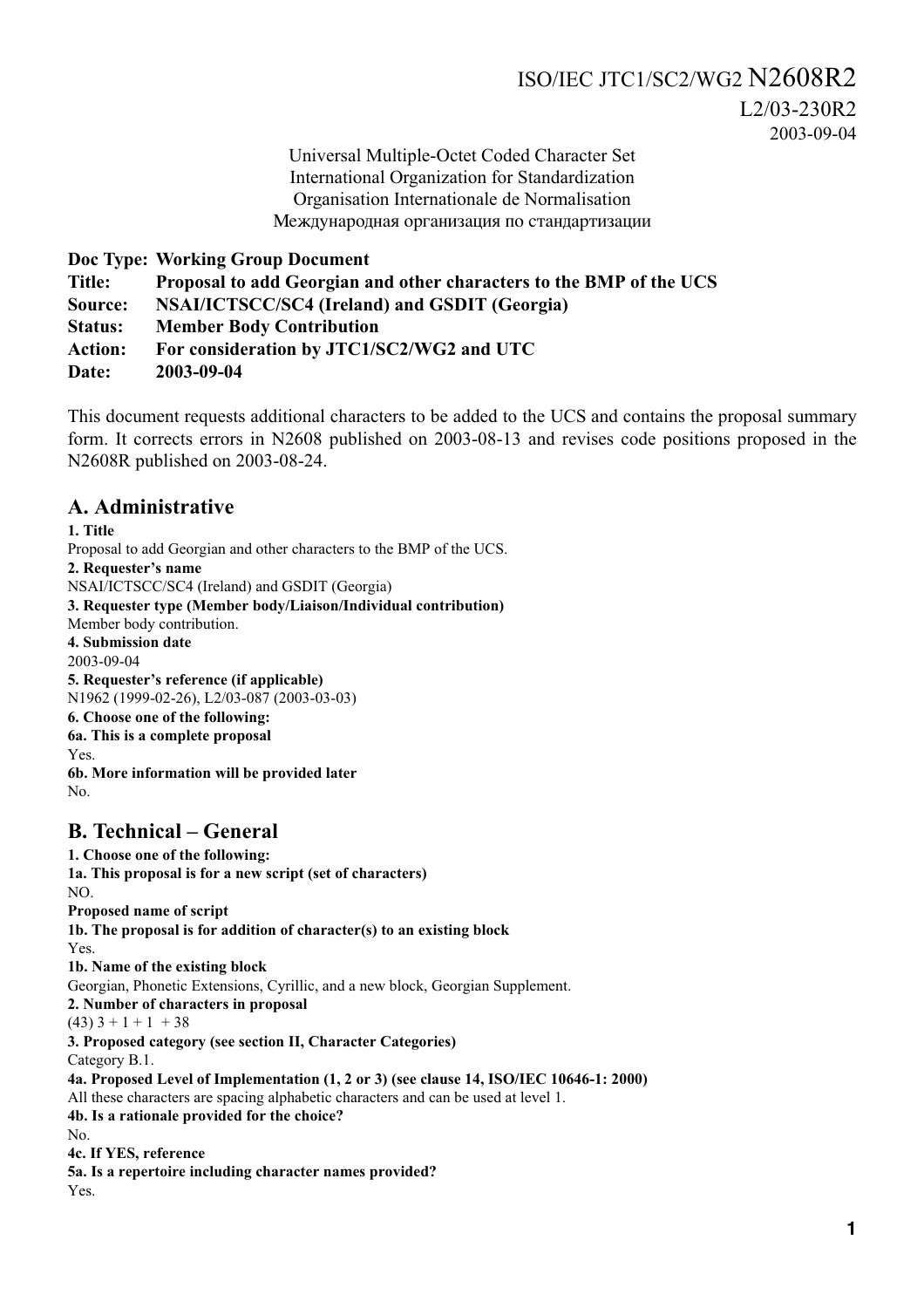**5b. If YES, are the names in accordance with the character naming guidelines in Annex L of ISO/IEC 10646-1: 2000?** Yes.

**5c. Are the character shapes attached in a legible form suitable for review?** Yes.

**6a. Who will provide the appropriate computerized font (ordered preference: True Type, or PostScript format) for publishing the standard?**

The late Anton Dumbadze via the Georgian State Department of Information Technology and Michael Everson. Anton was killed in a car accident in November 1998. His beautiful glyphs should be used in both ISO/IEC 10646 and the Unicode Standard.

**6b. If available now, identify source(s) for the font (include address, e-mail, ftp-site, etc.) and indicate the tools used:** Michael Everson, Fontographer.

**7a. Are references (to other character sets, dictionaries, descriptive texts etc.) provided?**

Yes, see bibliography below.

**7b. Are published examples of use (such as samples from newspapers, magazines, or other sources) of proposed characters attached?**

Yes.

**8. Does the proposal address other aspects of character data processing (if applicable) such as input, presentation, sorting, searching, indexing, transliteration etc. (if yes please enclose information)?** Yes, see below.

**9. Submitters are invited to provide any additional information about Properties of the proposed Character(s) or Script that will assist in correct understanding of and correct linguistic processing of the proposed character(s) or script. Examples of such properties are: Casing information, Numeric information, Currency information, Display behaviour information such as line breaks, widths etc., Combining behaviour, Spacing behaviour, Directional behaviour, Default Collation behaviour, relevance in Mark Up contexts, Compatibility equivalence and other Unicode normalization related information. See the Unicode standard at http://www.unicode.org for such information on other scripts. Also see Unicode Character Database http://www.unicode.org/Public/UNIDATA/ UnicodeCharacterDatabase.html and associated Unicode Technical Reports for information needed for consideration by the Unicode Technical Committee for inclusion in the Unicode Standard.**

Yes, see Unicode properties below.

## **C. Technical – Justification**

**1. Has this proposal for addition of character(s) been submitted before? If YES, explain.**

Yes, N1962 and a number of documents submitted to UTC, including L2/03-087.

**2a. Has contact been made to members of the user community (for example: National Body, user groups of the script or characters, other experts, etc.)?**

Yes.

#### **2b. If YES, with whom?**

David Tarkhan-Mouravi and Irakli Baramidze (Georgian State Department of Information Technology), Irakli Garibashvili (Georgian State Library), Jost Gippert (TITUS Projekt)

**2c. If YES, available relevant documents**

L2/03-087

**3. Information on the user community for the proposed characters (for example: size, demographics, information technology use, or publishing use) is included?**

Scholarly, ecclesiastical, and library communities. Georgian specialists inside and outside Georgia, including members of the Georgian Academy of Sciences and library associations in Georgia. There is a resurgence of ecclesiastical use of Nuskhuri in Georgia.

**4a. The context of use for the proposed characters (type of use; common or rare)**

Originally used to write Georgian, particularly in ecclesiastical and historical documents.

**4b. Reference**

See below.

**5a. Are the proposed characters in current use by the user community?**

Yes.

**5b. If YES, where?**

By scholars, ecclesiastical researchers, and librarians.

**6a. After giving due considerations to the principles in Principles and Procedures document (a WG 2 standing document) must the proposed characters be entirely in the BMP?**

Yes.

**6b. If YES, is a rationale provided?**

Yes.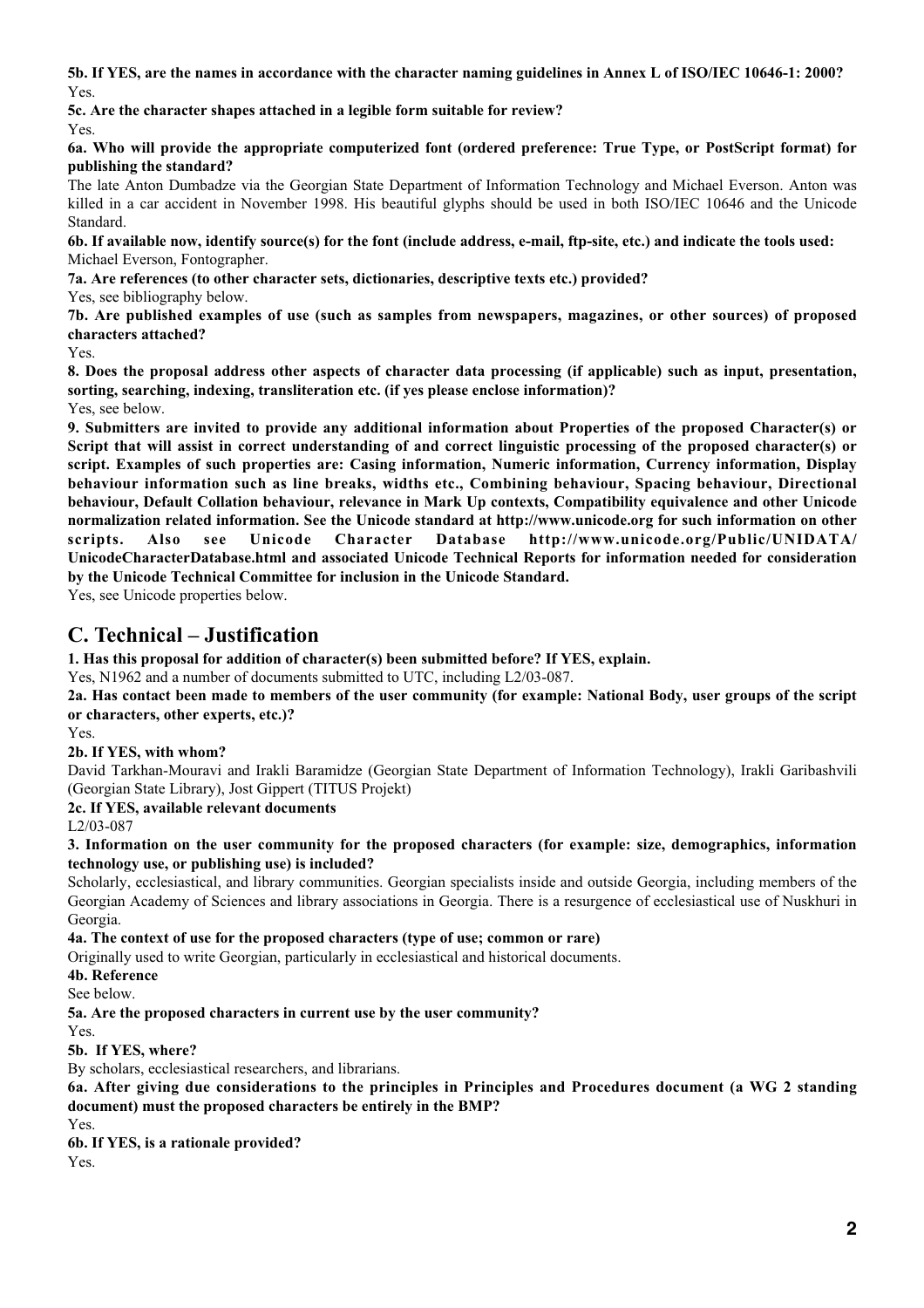#### **6c. If YES, reference**

Accordance with the Roadmap, and casing relationship of Khutsuri Nuskhuri with Khutsuri Asomtavruli.

**7. Should the proposed characters be kept together in a contiguous range (rather than being scattered)?**

Yes, they should be encoded in a single block as presented here.

**8a. Can any of the proposed characters be considered a presentation form of an existing character or character sequence?**

No.

**8b. If YES, is a rationale for its inclusion provided?**

**8c. If YES, reference**

**9a. Can any of the proposed characters be encoded using a composed character sequence of either existing characters or other proposed characters?**

No.

**9b. If YES, is a rationale for its inclusion provided?**

**9c. If YES, reference**

**10a. Can any of the proposed character(s) be considered to be similar (in appearance or function) to an existing character?**

No.

**10b. If YES, is a rationale for its inclusion provided?**

**10c. If YES, reference**

**11a. Does the proposal include use of combining characters and/or use of composite sequences (see clauses 4.12 and 4.14 in ISO/IEC 10646-1: 2000)?**

No.

**11b. If YES, is a rationale for such use provided?**

**11c. If YES, reference**

**12a. Is a list of composite sequences and their corresponding glyph images (graphic symbols) provided?**

No.

**12b. If YES, reference**

**13a. Does the proposal contain characters with any special properties such as control function or similar semantics?** No.

**13b. If YES, describe in detail (include attachment if necessary)**

**14a. Does the proposal contain any Ideographic compatibility character(s)?** No.

**14b. If YES, is the equivalent corresponding unified ideographic character(s) identified?**

**14c. If YES, reference**

## **D. Proposal**

**The Nuskhuri case-form of the Khutsuri script needs to be added to the UCS.** Although the UCS currently treats the Nuskhuri and Mkhedruli scripts as "font variants" of an underlying "lower case" of the "Georgian" script, this is incorrect, and Nuskhuri should be disunified from Mkhedruli.

There are two related scripts in use in Georgia: Mkhedruli, which is caseless, and is used for ordinary Georgian text of all kinds, and Khutsuri, which is obsolete but for ecclesiastical purposes, and is largely unknown and unrecognizable to most Georgians. Khutsuri has two case forms: the older Asomtavruli or "monumental" writing is used as an uppercase form of the Nuskhuri miniscule.

Georgian is *not* a single "tricameral" script as some have suggested, though in Unicode and ISO/IEC 10646 the word is used to subsume the two related scripts. The Mkhedruli script is caseless, and the Khutsuri script is casing. It is accidental that the Unicode Standard and ISO/IEC 10646 subsume the two under the name of "the Georgian script". Because "Georgian" is the script name used in the character names, we propose the preservation of this anomoly, so Mkhedruli = GEORGIAN LETTER, Asomtavruli = GEORGIAN CAPITAL LETTER, and Nuskhuri = GEORGIAN SMALL LETTER. We do however propose that the correct case-mapping behaviour be implemented, as can be seen below in the section on Unicode properties.

Monumental Asomtavruli (Figures 1, 3) was originally carved in stone, like monumental Greek or Latin. It is analogous to Greek and Latin capitals. A cursive variety of this script, called Nuskhuri (Figures 2, 3), was derived from Asomtavruli in handwritten manuscripts. This is analogous to Greek and Latin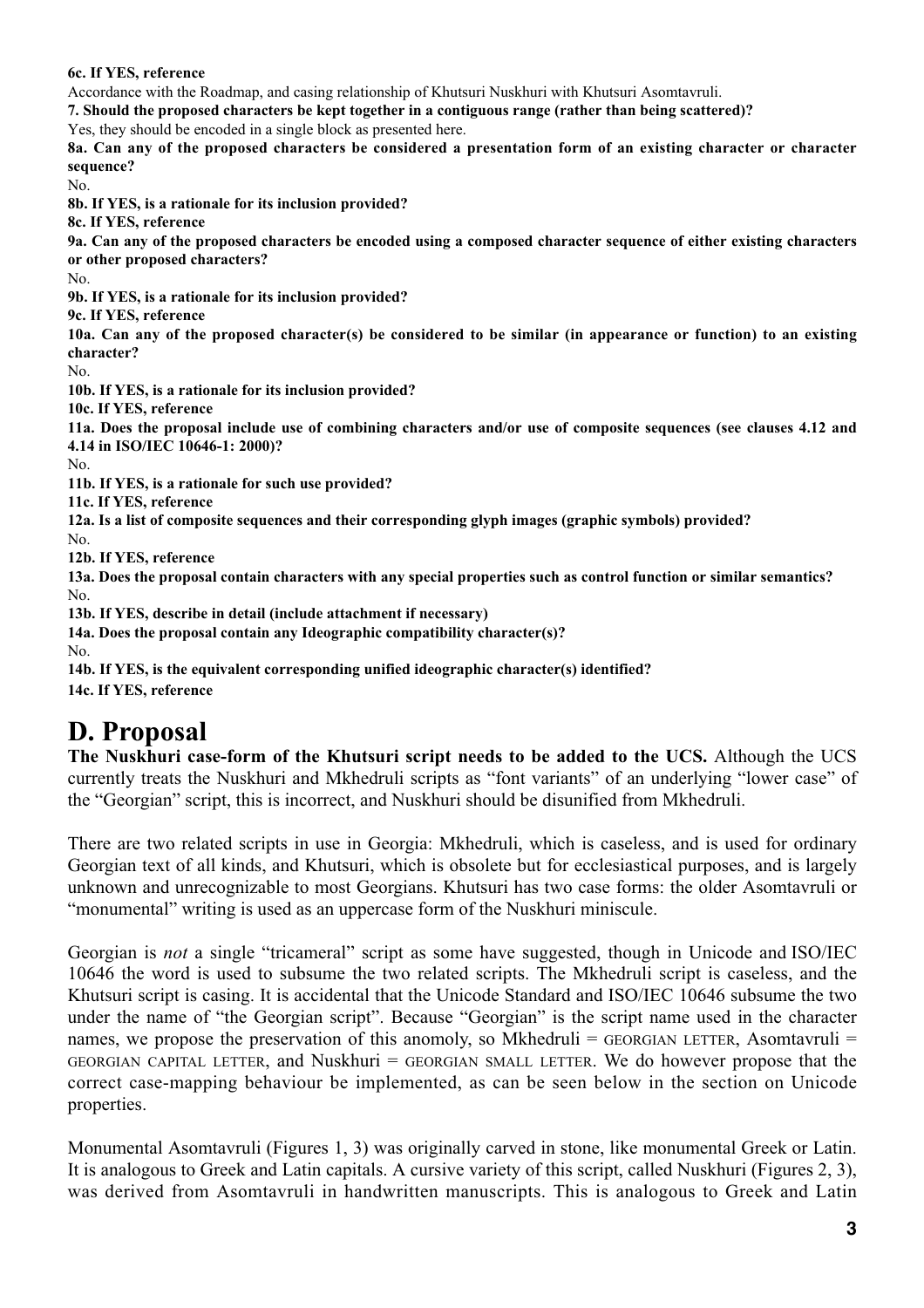minuscules. Just as with Greek and Latin, Asomtavruli and Nuskhuri letters came to be used together as a regularly casing pair.

Mkhedruli, however, is caseless, and no casing behaviour is expected or permitted by Georgian users. The *mtavruli* titling style of Mkhedruli (Figure 4) is not case; it is a style analogous to small caps or bold or italic. In this style, the distinction between letters with ascenders and descenders is not maintained, but all letters appear with an equal height standing on the baseline (example: Jართული ენა vs. მბრ01°3° 00 365). *Mtavruli*-style letters are never used as "capitals"; a word is always entirely presented in *mtavruli* or not. *Mtavruli*-style is used in titles, newspaper headlines, and other kinds of headings. It might be suggested that non-plain text SMALL CAPS coding be used to represent Mkhedruli in *mtavruli*-style. (There is no other such small caps category that could be applied to Mkhedruli.)

Manuscripts exist in which the three scripts are used on the same page (see Figure 5 below). Computer representation of these manuscripts should be able to encode them as plain text. If Nuskhuri enjoyed truly marginal use, possibly the unification might stand; but two facts mitigate against this: the historical origin of Nuskhuri and Mkhedruli, and the resurgence at the present time of Nuskhuri as lower-case Khutsuri in ecclesiastical contexts in Georgia. It should be noted that Nuskhuri was used much more widely than Asomtavruli was, though Asomtavruli has already been encoded in the UCS. Irakli Garibashvili has informed us that that *most* documents in Georgian were written in Nuskhuri until the 19th century CE, and that currently "the church is publishing more (than several years ago) documents in Nuskhuri ('for internal use')." Garibashvili has also pointed out that in documents with Asomtavruli capitals with Nuskhuri text, Asomtavruli capitals are always found at the beginning of a paragraph but for sentences within a paragraph they may be optional. (This is also not dissimilar to what one finds in ecclesiastical Latin and Greek from certain periods.) The user inputs what is required.

L2/03-087 is an additional request from the Georgian State Department of Information Technology for disunification of Nuskhuri from Mkhedruli is proposed. This document contains the letter, dated January 2001, from Ilia II, the Catholicos Patriarch of all Georgia, which indicates clearly that Georgians do not consider Nuskhuri to be a font variant of Mkhedruli. It indicates that the two scripts do not stand in oneto-one relationship to each other insofar as they are used differently in terms of orthography. A Nuskhuri text may contain abbreviations which make no sense in Mkhedruli, as well as ligatures which do not exist in Mkhedruli. The Patriarch's letter indicates that the Georgian Orthodox Church is the primary user group for this script, and that the Georgian Church – in addition to Jost Gippert – consider it important to be able to represent a single text with all three scripts in plain text.

Georgian users working on ecclesiastical texts in Asomtavruli and Nuskhuri expect casing behaviour no different from that of Latin and Greek. Currently the Unicode Standard does not provide this functionality because Asomtavruli and Mkhedruli do not stand in a casing relationship with one another (as they should not).

The Unicode Standard states:

The Unicode Standard regards Glagolitic as a separate script from Cyrillic, not as a font change from Cyrillic. This position is taken primarily because Glagolitic appears unrecognizably different from Cyrillic, and secondarily because Glagolitic has not grown to match the expansion of Cyrillic.

This is exactly the same situation with Nuskhuri. It is unrecognizably different from Mkhedruli, and it has not grown to match the expansion of Mkhedruli – a number of new letters have been added to Mkhedruli (and not all of them are yet encoded in the Unicode Standard) and, while it is possible to devise Nuskhuri letterforms for them, this is entirely artificial and may even be considered incorrect by Georgians. (It is true that there was an early 20th-century attempt to use Asomtavruli as capitals with Mkhedruli. This was promulgated by Prof. A. G. Shanidze; it was not popularly accepted, though it has been found in works by him and in works on the Georgian script by others honouring him (e.g.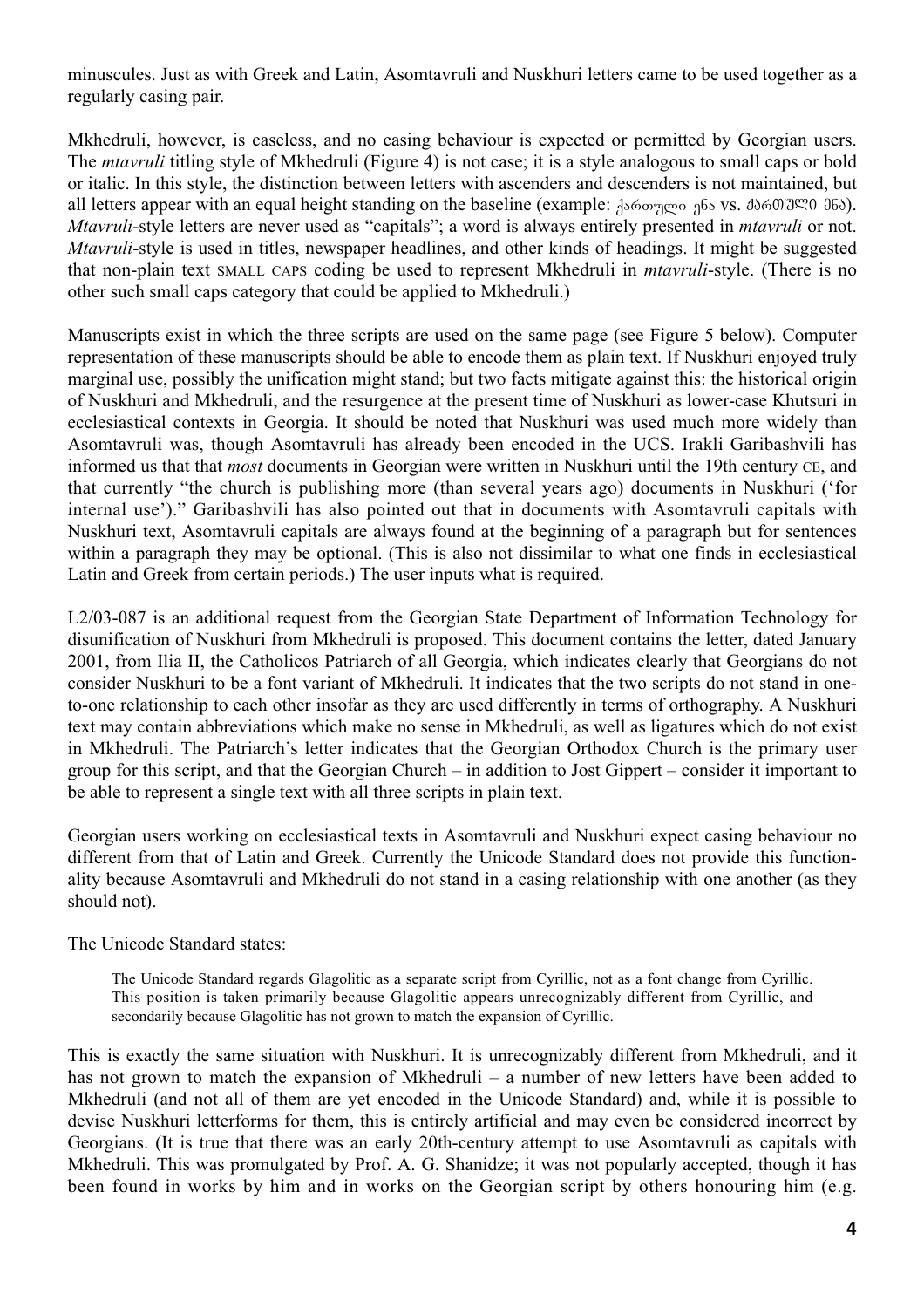$\mathsf{C}_{\mathfrak{Q},\mathfrak{Z}}$ ქსანდრელი 1970). It is an anomaly, and does not affect the true casing relation of Asomtavruli and Nuskhuri in the Khutsuri script.)

Character names should follow existing practice. For instance, Mkhedruli letters are named GEORGIAN LETTER AN and Asomtavruli Khutsuri letters are named GEORGIAN CAPITAL LETTER AN; Nuskhuri Khutsuri letters should be named GEORGIAN SMALL LETTER AN, and so on.

**Three Mkhedruli characters need to be added to the UCS.** 10F9  $Q$  GEORGIAN LETTER TURNED GAN is used in transcriptions of some East Caucasian languages to indicate the voiced uvular stop (IPA [G]); it is used in transcriptions of Tabasaran to indicate the voiced velar fricative (IPA [γ]). 10FA  $\alpha$  GEORGIAN LETTER AIN (a name coined to reflect the letter's own derivation from ARABIC LETTER AIN) is used in transcriptions of Bats. 10FC  $<sup>6</sup>$  MODIFIER LETTER GEORGIAN NAR is widely used to indicate nasalization of a</sup> preceding vowel in many standard linguistic transcriptions of Caucasian languages. Glyphs and proposed code positions:

|      | 10F9 Q GEORGIAN LETTER TURNED GAN (Figs. 8, 9) |
|------|------------------------------------------------|
|      | 10FA $\bf{C}$ GEORGIAN LETTER AIN (Fig. 6)     |
| 10FC | MODIFIER LETTER GEORGIAN NAR (Figs. 7, 9)      |

**One Latin character needs to be added to the UCS**. It is also necessary to add 1D77 g LATIN SMALL LETTER TURNED G as this is used in Latin transliteration of the GEORGIAN LETTER TURNED GAN.

1D77 **Q** LATIN SMALL LETTER TURNED G (Fig. 8)

**One Cyrillic character needs to be added to the UCS**. It is also necessary to add 1D78 <sup>H</sup> MODIFIER LETTER CYRILLIC EN: the nasal [ $\tilde{a}$ ] is variously transcribed as  $a^n$ ,  $\delta^6$ , and  $a^n$  in Latin, Georgian, and Cyrillic Caucasian linguistic texts (207F SUPERSCRIPT LATIN SMALL LETTER N is already encoded). Glyph and proposed code position:

1D78 н MODIFIER LETTER CYRILLIC EN (Fig. 7)

# Unicode Character Properties

```
10F9; GEORGIAN LETTER TURNED GAN; Lo; 0; L;;;;;;N;;;;
10FA; GEORGIAN LETTER AIN; Lo; 0; L;;;;;;N;;;;
10FC;MODIFIER LETTER GEORGIAN NAR; Lo; 0; L;;;;;; N;;;;
1D77;LATIN SMALL LETTER TURNED G;Ll;0;L;;;;;N;;;;
1D78; MODIFIER LETTER SMALL CYRILLIC EN; Lm; 0; L;< super> 041D;;;;N;;;;;
2D00; GEORGIAN SMALL LETTER AN; Ll; 0; L;;;;;N;;Khutsuri;;;
2D01; GEORGIAN SMALL LETTER BAN; Ll;0; L;;;;;N;;Khutsuri;;;
2D02; GEORGIAN SMALL LETTER GAN; Ll;0; L;;;;;N;;Khutsuri;;;
2D03;GEORGIAN SMALL LETTER DON; Ll;0; L;;;;;N;;Khutsuri;;;
2D04; GEORGIAN SMALL LETTER EN; Ll; 0; L;;;;;N;;Khutsuri;;;
2D05;GEORGIAN SMALL LETTER VIN;Ll;0;L;;;;;N;;Khutsuri;;;
2D06; GEORGIAN SMALL LETTER ZEN; Ll;0; L;;;; N;; Khutsuri;;;
2D07; GEORGIAN SMALL LETTER TAN; Ll; 0; L;;;;;N;; Khutsuri;;;
2D08; GEORGIAN SMALL LETTER IN; Ll; 0; L;;;;;N;; Khutsuri;;;
2D09; GEORGIAN SMALL LETTER KAN; Ll;0; L;;;;;N;;Khutsuri;;;
2D0A; GEORGIAN SMALL LETTER LAS; Ll;0; L;;;;;N;;Khutsuri;;;
2D0B;GEORGIAN SMALL LETTER MAN;Ll;0;L;;;;;N;;Khutsuri;;;
2DOC;GEORGIAN SMALL LETTER NAR; Ll; 0; L;;;;; N;;Khutsuri;;;
2D0D;GEORGIAN SMALL LETTER ON;Ll;0;L;;;;;N;;Khutsuri;;;
2D0E; GEORGIAN SMALL LETTER PAR; Ll;0; L;;;;;N;;Khutsuri;;;
2D0F;GEORGIAN SMALL LETTER ZHAR;Ll;0;L;;;;;N;;Khutsuri;;;
2D10;GEORGIAN SMALL LETTER RAE;Ll;0;L;;;;;N;;Khutsuri;;;
```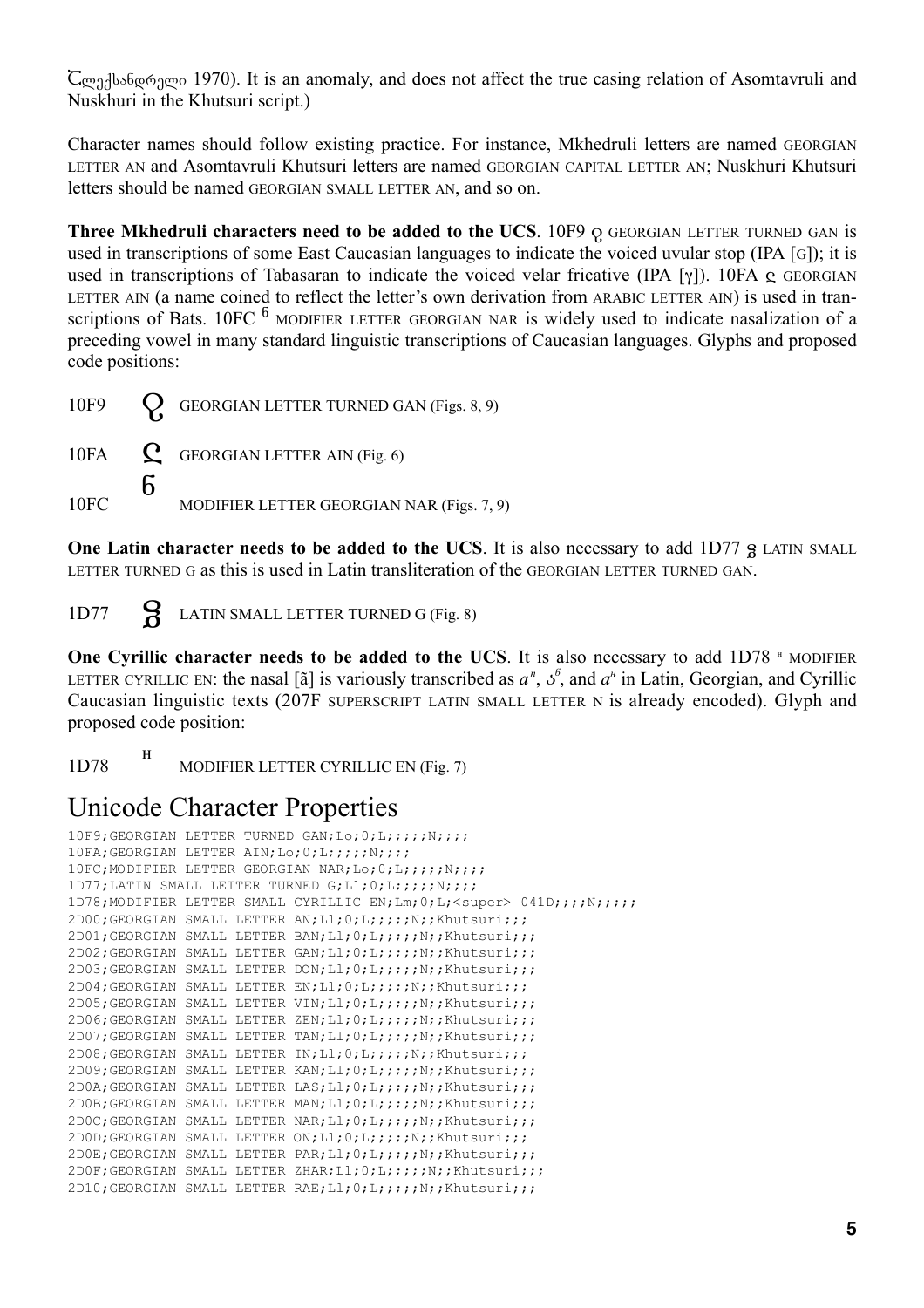| 2D11; GEORGIAN |       |        | SMALL LETTER SAN; L1; $0;L$ ; ;;;;; N;; Khutsuri;;;                         |
|----------------|-------|--------|-----------------------------------------------------------------------------|
| 2D12; GEORGIAN |       |        | SMALL LETTER TAR; L1; $0;L$ ; ;;;;;,N;; Khutsuri;;;                         |
| 2D13; GEORGIAN |       |        | SMALL LETTER UN; Ll; $0;L$ ; $;$ ; $;$ N; ; Khutsuri;;;                     |
| 2D14; GEORGIAN |       |        | SMALL LETTER PHAR; L1; $0;L$ ; ;;;;;, N;; Khutsuri;;;                       |
| 2D15; GEORGIAN |       |        | SMALL LETTER KHAR; Ll; 0; L; ;;;; N; ; Khutsuri;;;                          |
| 2D16; GEORGIAN | SMALL |        | LETTER GHAN; L1; 0; L; ; ; ; ; N; ; Khutsuri; ; ;                           |
| 2D17; GEORGIAN |       |        | SMALL LETTER $QAR; L1; 0; L7; 7; R7; Khutsuri; 7; F3$                       |
| 2D18; GEORGIAN |       |        | SMALL LETTER SHIN; Ll; 0; L; ;;;; N; ; Khutsuri;;;                          |
| 2D19; GEORGIAN |       |        | SMALL LETTER CHIN; L1; $0;L$ ; ;;;;; N;; Khutsuri;;;                        |
| 2D1A; GEORGIAN |       |        | SMALL LETTER CAN; L1; $0;L$ ; ;;;;; N;; Khutsuri;;;                         |
| 2D1B; GEORGIAN |       |        | SMALL LETTER JIL; L1; $0;L$ ; ;;;;; N;; Khutsuri;;;                         |
| 2D1C; GEORGIAN |       |        | SMALL LETTER CIL; L1; $0;L$ ; ;;;;;N;; Khutsuri;;;                          |
| 2D1D; GEORGIAN |       |        | SMALL LETTER CHAR; $L1; 0; L2; j; j; N; K$ hutsuri;;;                       |
| 2D1E; GEORGIAN |       |        | SMALL LETTER XAN; Ll; $0;L$ ; $\cdot$ ; $\cdot$ ; $N$ ; $\cdot$ Khutsuri;;; |
| 2D1F; GEORGIAN |       |        | SMALL LETTER JHAN; $L1; 0; L1; j; j; N; K$ hutsuri;;;                       |
| 2D20; GEORGIAN |       |        | SMALL LETTER HAE; Ll; 0; L; ;;;; N; ; Khutsuri;;;                           |
| 2D21; GEORGIAN |       |        | SMALL LETTER $HE; L1; 0; L7; j7; N7; Khutsuri; j7$                          |
| 2D22; GEORGIAN | SMALL |        | LETTER HIE; Ll; $0$ ; L; ;;;;; N;; Khutsuri;;;                              |
| 2D23; GEORGIAN | SMALL | LETTER | $WE; L1; 0; L;$ ;;;;;N;;Khutsuri;;;                                         |
| 2D24; GEORGIAN | SMALL |        | LETTER HAR; $L1$ ; 0; $L$ ; ;;;; N;; Khutsuri;;;                            |
| 2D25; GEORGIAN |       |        | SMALL LETTER HOE; L1; $0;L$ ; ;;;;;,N;; Khutsuri;;;                         |

In addition, add Lowercase mappings from Georgian capital letters (10A0-10C5) to Georgian small letters (2D00-2D25), and add Uppercase and titlecase mappings for Georgian small letters (2D00-2D25) to Georgian capital letters (10A0-10C5).

In **ScriptNames.txt**, add the script Khutsuri, and make the following specific annotation in order to make clear the name versus script identity anomaly built into Georgian in ISO/IEC 10646 and the Unicode Standard:

The term "Georgian" in the Unicode Standard refers to two distinct but related scripts. The older Khutsuri script is composed of characters named "Georgian capital letters" also known as "Asomtavruli", and of "Georgian small letters" also known as "Nuskhuri". The script used for ordinary modern Georgian is called "Mkhedruli" and is composed of "Georgian letters" in the Unicode Standard.

Normative casemapping must be backrevved into **UnicodeData.txt** for Asomtavruli, despite its removal by explicit decision of the UTC for Unicode 3.0. (Note that the removal set the stage for the separate encoding of Nuskhuri, by removing the mappings to what is now only to be caseless Mkhedruli, so this backrevving makes very good sense.) In **CaseFolding.txt**, the Georgian capital letters should fold to the Georgian small letters.

## Bibliography

- Haarmann, Harald. 1990. *Die Universalgeschichte der Schrift*. Frankfurt: Campus Verlag. ISBN 3-593- 34346-0
- Marr, N. & M. Brière. 1931. *La langue géorgienne*. Paris: Firmin-Didot et Cie.
- Имнайшвили, Давид Силибистрович (= <sub>დ.</sub> იმნაიშვილი). 1977. *Историко-сравнительный анализ*  $\phi$ онетики нахских языков. Тбилиси: Мецниереба.
- Кадагидзе, Давит, & Нико Кадагидзе. 1984. *Цова-тушинско-грузинско-русский словарь*. Тбилиси: Мецниереба.
- Магометов, Александр Амарович (= ალ. მაჰომ<sub>ე</sub>ტოვი). 1965. *Табасаранский язык: исследование и* meксты (= ტაბასარანუმი ენა: გამოკვლევა და ტექსტები). Тбилиси: Мецниереба.
- ლომთათიძე, ქ. 1976. *აფხაზური და აბაზური ენების ისტორიულ-შედარებითი ანალიზი*. თბილისი: მეცნიერება. .
- $\mathsf{C}$ ლექსანდრელი,  $\mathsf{C}$ თანასი (= Афанасий Александрийский). 1970.  $\mathcal{C}$ ხორებაჲ წმიდისა  $\mathcal{C}$ ნტონისი. (= Афанасий Александрийский) *Житие Святого Антония*). Eds. C. Уэбод<sub>д</sub> & ጉэв<sub>ტ</sub>эб<sub>д</sub> ിдбэо<sup>ч</sup>досто (= А. Г. Шанидзе & В. И. Имнаишвили).  $\Phi$ ბილისი: თბილისის უნივერსიტეტის გამომცემლობა .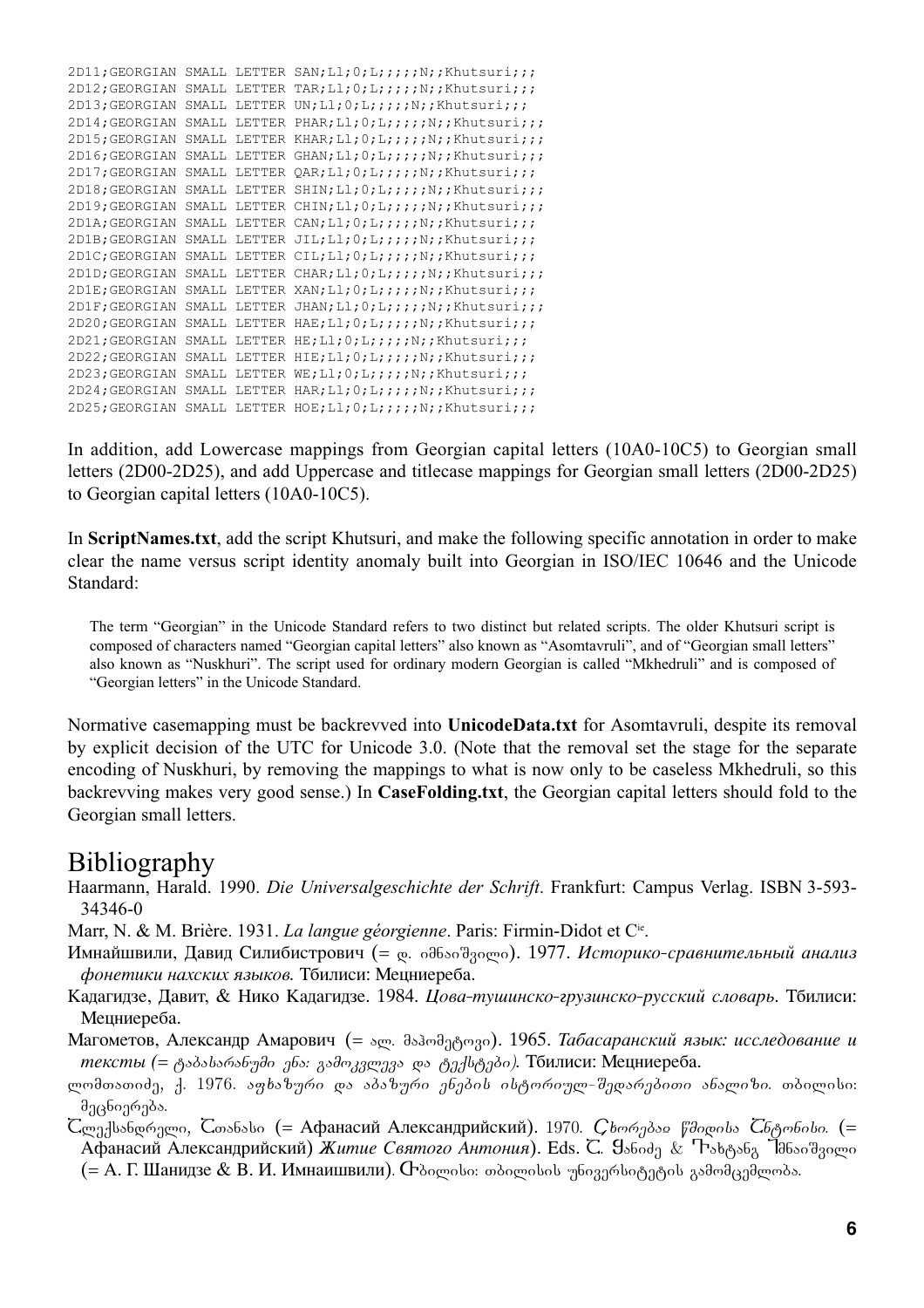## Figures

 $1. -$  20.60 1760.4 +b16256 30.4565 470.  $\mathbf{5}$ **ЪЧЪЬ ԾՈΊ**ΦԷ Մ]ԽΟ.Ծ1 ჀႭჃႰႨႠႱႲႠႬႨႱႠႱႠ. ሕባዋነሁኛውኛ. **ζ'bc ሕ** ሚው ብደታ **ԷՈሕ**ႭႱԷႥԷႪነው ሕውቸነԾ11 ነባሖውላሁኛኄዙሕԾ Ծኛ ነደሃውԾ11. 2. - ៤ኛਠኛ ኛውሁ ውዑሕባਾን ነሚነ ነህተኛ. ሕባዑላዋዞ **"" ჀႭჃႰႨႠႧႠჂ? ႰႠჂሕႤႧႭჃ ႥነዊነჀႤႧ ႥႠႰႱႩႭჃ-**'Եናኾነ ሕነሪነ ናበሕዉሪኛኍኛቴነው Ծኛ ሕዉዅገԾነው ውኛႥ-ሃውዛኛዜነሁ ዑባሕኛԾ ሕነሁኛ.

**Figure 1.** Sample of Asomtavruli-only text, from Marr & Brière 1931.

 $11. - 3$ ηιhdη ημιμι $3\pi$   $3\pi$  mιիιιιηή: hepling ηρημίδη ημιμήημ  $\mathbf{5}$ шти т.

 $12. -$  S<sub>\*\*</sub> muhthuy\* mydthmmdmud\*H d\*H d\*d\*lu\* mylulu\* : ծ անդան անուլ ծա հանորու ծրար առում հայուսում անկած ա ummulim. Tm mmhuyuu dmm limpummulimummum

**Figure 2.** Sample of Nuskhuri-only text, from Marr & Brière 1931.

dredrem formulion thad gram preth presere univer Bdidres merպե և զրդար դրճը, ժշտպարեն հաղորդար զանո արգան ճարգ պղնու պատգանը նատականության կանությունը կանում է մար միլ իրբրել անհայրնաց ժաժգոր իրբրե Շուգն. Ծանաժորդորդն իրբրե տանայնած որի իրանի որտանում իրարի ժաղորդում տանայ JC դրաս։ Դստ իպորնաս, Ծու նա<sub>ր հ</sub>արժարարվերը իպորն պանհար, Շղահո, որեղժղՇ ժողհնարն իրարն դայհարդերությն, նժյն,

**Figure 3.** Sample of Nuskhuri text with Asomtavruli capitals, from Haarmann 1990.

| <b>ᲨᲘᲜᲐᲐᲠᲡᲘ</b>                                                                |  |  |  |  |  |                        |       |                        |           |           |   |  |          |
|--------------------------------------------------------------------------------|--|--|--|--|--|------------------------|-------|------------------------|-----------|-----------|---|--|----------|
| ᲣᲔᲡᲐᲕᲐᲚᲘ                                                                       |  |  |  |  |  | $\bullet$              |       | $\bullet$              | ٠         |           |   |  | 3        |
| <sup>1. ᲐᲤᲮᲐᲖᲣᲠᲘᲡᲐ ᲓᲐ ᲐᲑᲐᲖᲣᲠᲘᲡ ᲣᲠᲗᲘᲔᲠᲗᲝᲑᲐ ᲓᲐ ᲓᲘᲐᲚᲔᲥᲢᲣᲠᲘ ᲨᲔᲓ-</sup><br>ᲒᲔᲜᲘᲚᲝᲑᲐ |  |  |  |  |  |                        |       |                        |           |           |   |  |          |
| ᲐᲤᲮᲐᲖᲣᲠᲘ ᲓᲐ ᲐᲑᲐᲖᲣᲠᲘ ᲡᲐᲛᲬᲔᲠᲚᲝᲑᲝ                                                 |  |  |  |  |  |                        | ᲔᲜᲔᲑᲘ |                        |           |           |   |  | 7<br>15  |
| 1. აფხაზური სამწერლობო ენა .<br>2. აბაზური სამწერლობო ენა                      |  |  |  |  |  | $\bullet$<br>$\bullet$ |       | $\bullet$<br>$\bullet$ | $\bullet$ | $\bullet$ | ٠ |  | 15<br>21 |

**Figure 4.** Sample of Mkhedruli text in plain and *mtavruli* style, from <sub>mendor</sub> ond 1976.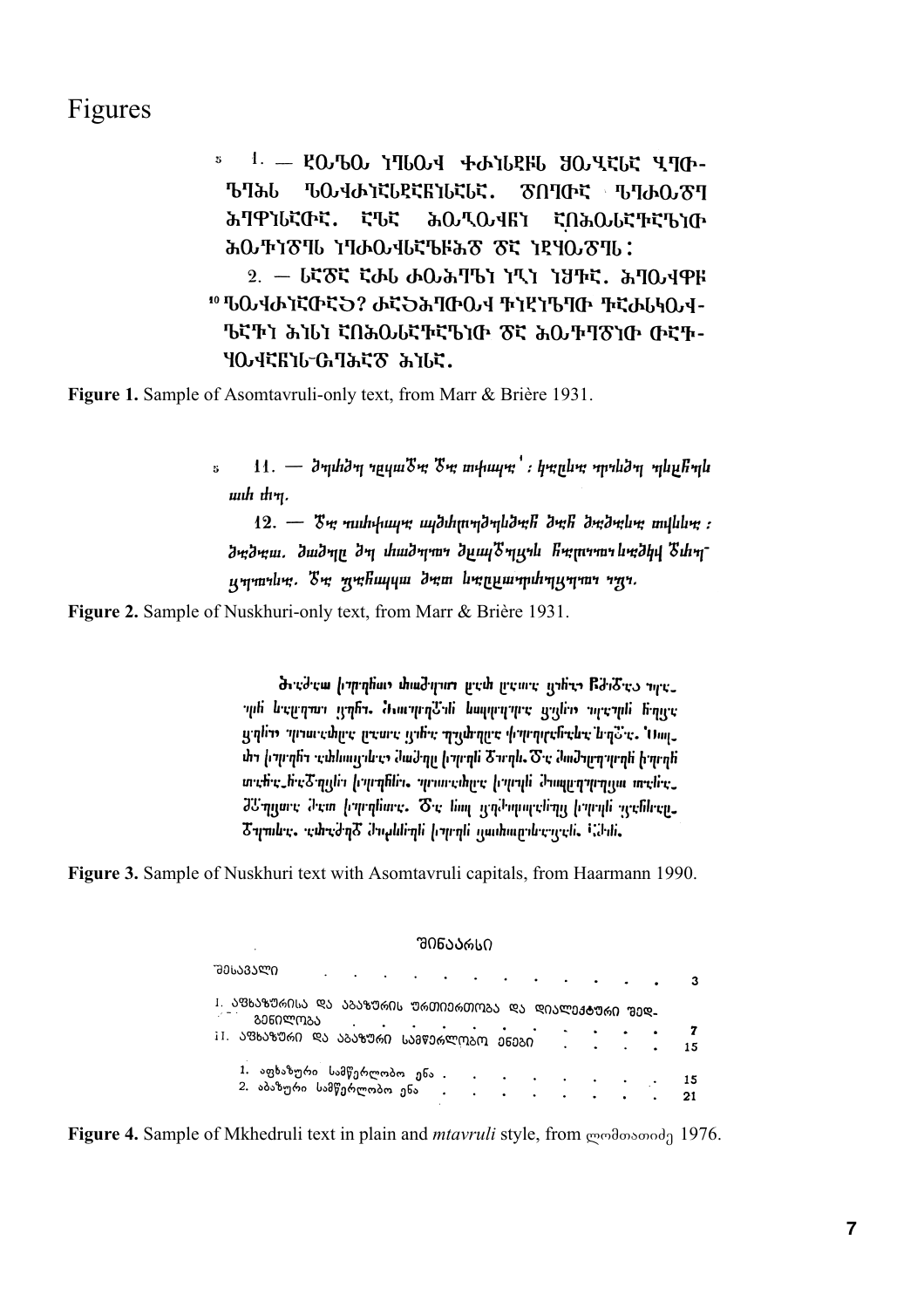.<br>The series comes a System and applies with the Yantar yeRhugur ama<del>ndin alfan</del> yaya Rus<del>ul (K</del>r E PT TO FOR DEFINITION فبهزائهم لأدبيه

**Figure 5.** Sample of Nuskhuri, Asomtavruli, and Mkhedruli on one page in a manuscript. From a scan on the TITUS Projekt web site.

Framants-10-260 Aral-<br>Wit-d-at d.cn. solo-10-60<br>wit-d-at usin-d-ane.<br>Insomento-co-nosso Anal<br>wir-d-itan ab.cu. coloprocessors wird-itare.

**Figure 6.** Sample Bats text showing MODIFIER LETTER INTENSIVE PHARYNGEALIZATION used with Georgian and Latin scripts, as well as GEORGIAN LETTER AIN, in Кадагидзе & Кадагидзе 1984. This dictionary, the only Bats dictionary published to date, was reproduced from a handwritten manuscript. The first two words read  $\frac{3}{2}$ γ<sub>Σ</sub> (σ - 5<sup>6</sup>) and *h* $\frac{3}{2}$ *ar*.

|                        | <b>І.Чеченская</b>  |                           |                      | 2. Ингушская |              | 2. Бацоийская |                           |  |  |
|------------------------|---------------------|---------------------------|----------------------|--------------|--------------|---------------|---------------------------|--|--|
|                        | Латин-Прузин-       | Лит.                      | Латин-               | Грузин-      | Лит.         |               | Латинская Грузинская      |  |  |
| скыя                   | ская                | чеч.                      | ская                 | ская         | ингуш.       |               |                           |  |  |
| a                      | د                   | $\mathbf{a}$              | a                    | د            | a            | a             | د                         |  |  |
| $\mathbf{a}$           | د                   |                           | $\mathbf{a}$         | د            |              | $\mathbf a$   | د                         |  |  |
| ä                      | :ن                  | a.                        |                      |              |              |               |                           |  |  |
| ä                      | $\mathbf{\dot{5}}$  |                           | $\ddot{\bar{\rm a}}$ | ڗ            | a b          |               |                           |  |  |
| $a^n$                  | ა <sup>ნ</sup>      | $(a^H)$                   |                      |              |              | $a^n$         | $\mathbf{v}^{\mathbf{0}}$ |  |  |
| $\bar{a}^n$            | $5^{\sigma}$        |                           |                      |              |              |               |                           |  |  |
| p                      | ō                   | Q                         | b                    | Ō            | Ő            | b             | ٥                         |  |  |
|                        |                     | $\mathbf{r}_{\mathbf{n}}$ | g                    |              | $\mathbf{r}$ | g<br>d        |                           |  |  |
|                        |                     | e                         | e                    | g<br>S       | е            | e             | <b>S</b>                  |  |  |
| e <sup>n</sup><br>Gene | 8<br>پروگر<br>پروگر |                           |                      |              |              | $\bar{e}^n$   | ${\mathfrak z}^6$         |  |  |

**Figure 7.** Sample of Latin and Georgian transcriptions of Chechen, Ingush, and Bats, with Cyrillic orthogrpahy for Chechen and Ingush, showing 207F SUPERSCRIPT LATIN SMALL LETTER N, MODIFIER LETTER SMALL CYRILLIC EN, and MODIFIER LETTER GEORGIAN NAR, in Имнайшвили 1977.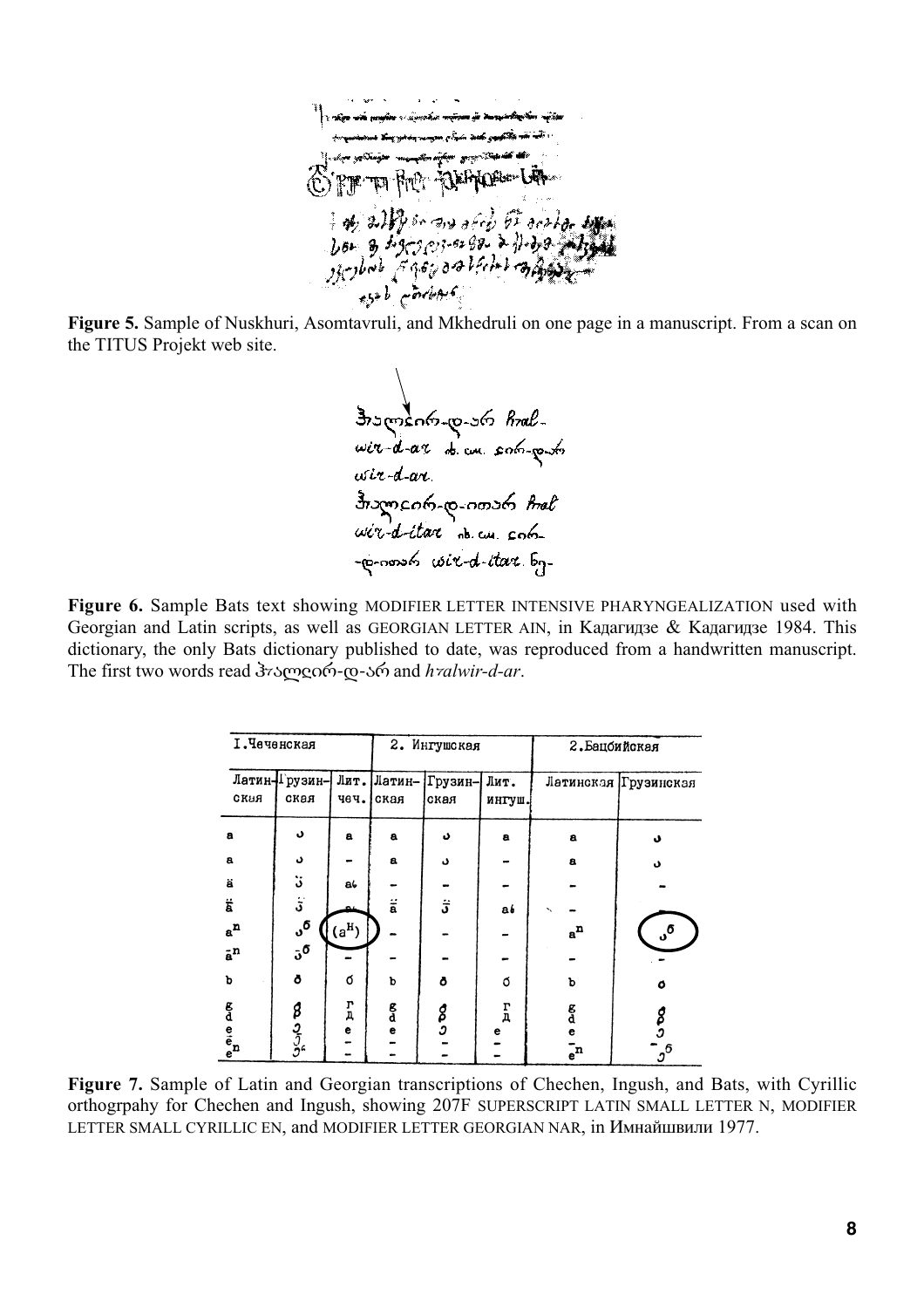| Латин.                                                                                           | Грузин.            | Таба-<br>саран.           | Латин.                                  | Грузин.                                  | Tage-<br>сарац       |
|--------------------------------------------------------------------------------------------------|--------------------|---------------------------|-----------------------------------------|------------------------------------------|----------------------|
|                                                                                                  |                    |                           | $\mathbf s$                             | ს                                        | $\mathbf{C}$         |
| $\bf a$                                                                                          | $\circ$            | $\bf a$                   | go                                      | <b>U</b>                                 |                      |
| ä                                                                                                | ö<br>ბ             | aь<br>б                   | $\mathbf t$                             | თ                                        |                      |
| $\mathbf b$                                                                                      |                    |                           | ţ                                       | ტ                                        | $\frac{1}{T}$        |
| $\overline{\mathbf{w}}$                                                                          | 60000              | $\, {\bf B}$              | to                                      | თბ                                       | T; TT                |
| $g$<br>$g'$<br>$d$                                                                               |                    | $\mathbf{r}$              |                                         |                                          |                      |
|                                                                                                  |                    | $\mathbf{r}$              | $\mathbf u$                             | မှ ငါးသေ                                 | Y<br>уь              |
|                                                                                                  |                    | Д                         | ü<br>ü<br>f                             |                                          |                      |
|                                                                                                  | $\mathfrak{v}$     | $\mathbf{e}$              |                                         |                                          | yь                   |
|                                                                                                  |                    | Ж                         |                                         |                                          | ф                    |
|                                                                                                  |                    | ЖB                        | $f\circ$                                | ho.                                      |                      |
|                                                                                                  |                    | Ж                         | $\mathbf{x}$                            | p                                        | $\mathbf x$          |
| $e$ $\check{z}$ $\check{z}$ <sup>0</sup><br>$\check{z}$ <sup>0</sup><br>$\check{z}$ <sup>0</sup> | ರಿ ಜಿ ಜೈ           | ЖЪ                        | χð                                      | bo<br>b <sup>-</sup><br>b <sup>-</sup> o |                      |
| $\mathbf{z}$                                                                                     |                    | 3                         | $\mathbf{x}^{\prime}$                   |                                          | XЬ                   |
|                                                                                                  | $\mathsf{d}$       | $\bf{3}$                  | $x^{\sim}$                              |                                          |                      |
| $\mathbf{i}$                                                                                     | $\circ$            | $\boldsymbol{\mathrm{M}}$ | $\mathbf{c}$                            | ပ္ပ<br>၆                                 | Д                    |
| $\mathbf{j}$                                                                                     | $\pmb{\mathsf{a}}$ | й                         | ç                                       |                                          | цI                   |
| $\mathbf k$                                                                                      | Ĵ                  | K                         | Co                                      | ូត<br>ស                                  | ц; цц                |
| ķ                                                                                                | J                  | $\mathbf{K} $             |                                         |                                          | q                    |
| ko                                                                                               | $\mathbf{a}$       | к; кк                     | と<br>さ<br>さぁ                            | ჭ<br>ჩა<br>ჩ <sup>0</sup>                | y<br>q               |
| Y                                                                                                |                    | гъ                        |                                         |                                          |                      |
|                                                                                                  |                    | $\mathbf{X}^T$            |                                         |                                          | 4                    |
| $\mathbf{q}$                                                                                     |                    | KЬ                        |                                         |                                          | $\tilde{\mathbf{r}}$ |
| q                                                                                                |                    | къ; къкъ                  | こ<br><sub>ど</sub> 0<br>ど <sup>0</sup> で | $\frac{\partial^0}{\partial \rho^0}$     | ЖЪ                   |
| a<br>d<br>ï                                                                                      | es as as as        | $\mathbf{K}$ Ъ            | š                                       | შ                                        | m                    |
|                                                                                                  |                    |                           | Šō                                      | go                                       | щ                    |
| $\mathbf{l}$<br>$\mathbf m$                                                                      |                    | ${\bf J}$                 | $\zeta^0$                               | ში                                       | mB                   |
| $\mathbf n$                                                                                      | e م<br>و           | $\mathbf M$               | $\S^0$ a                                | $\mathfrak{g}_0$                         |                      |
|                                                                                                  |                    | $\mathbf H$               | h٥                                      | $\mathfrak{z}_\mathfrak{o}$              |                      |
| $\mathbf{p}$                                                                                     | ფ<br>პ             | $\mathbf u$               | $\boldsymbol{\omega}$                   |                                          |                      |
| þ                                                                                                |                    | $\mathbf{n}$              | $\mathbf h$                             | g<br>3                                   | rь                   |
| $\mathbf{p}$                                                                                     | ფծ                 | п; пп                     | $\pmb{\mathfrak{z}}$                    |                                          | Ъ                    |
| $\mathbf{r}$                                                                                     | 6                  | $\mathbf{p}$              |                                         | Ŗ                                        |                      |

**Figure 8.** Transcription of Tabasaran in Latin and Georgian transcription and Cyrillic orthography, showing  $\Omega$  GEORGIAN LETTER INVERTED GAN,  $\tilde{\phantom{a}}$  MODIFIER LETTER PALATALIZATION,  $\,$  mODIFIER LETTER INTENSIVITY, © MODIFIER LETTER LABIALIZATION, ' MODIFIER LETTER TURNED COMMA and ' MODIFIER LETTER APOSTROPHE, in Maromerob 1965.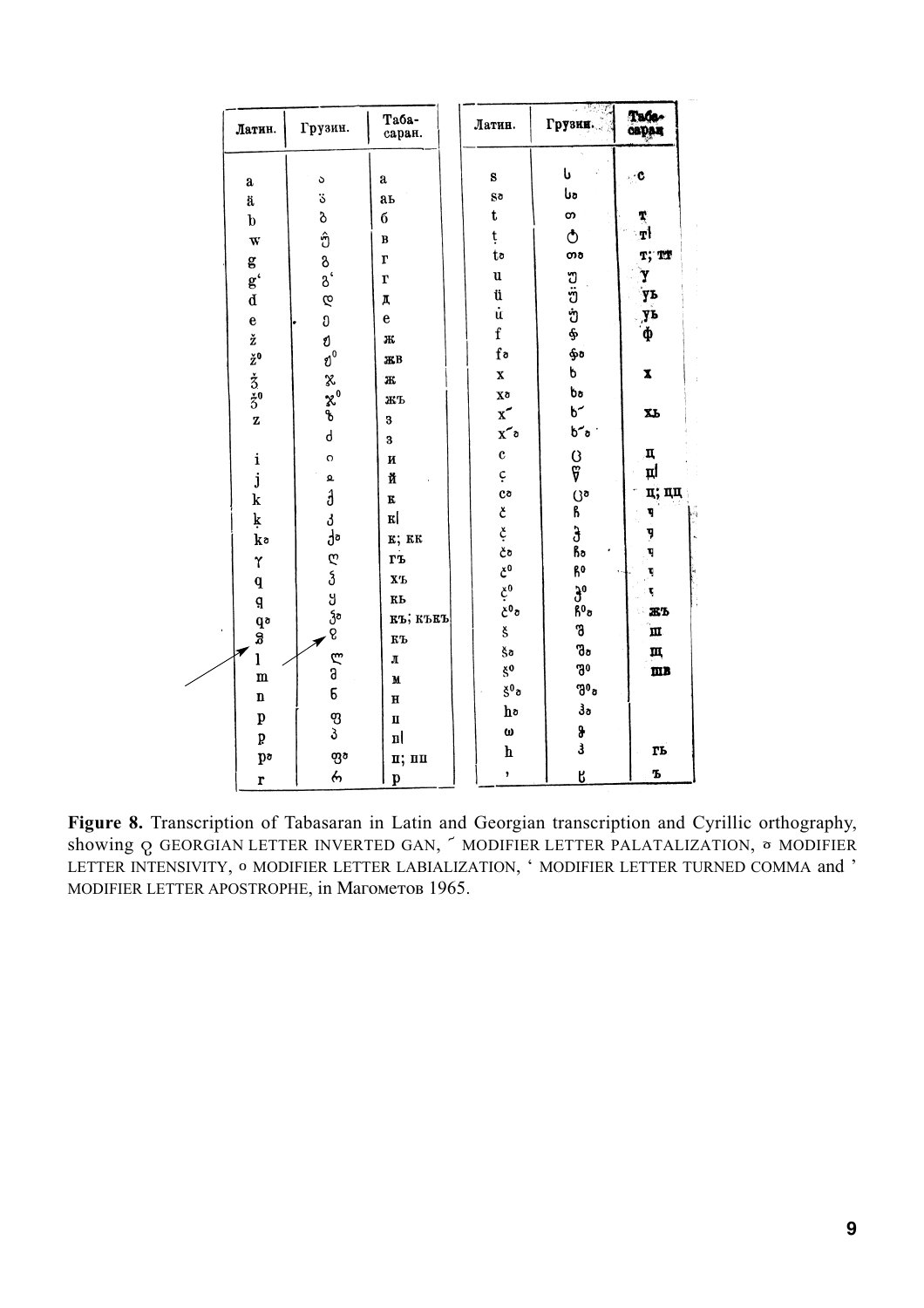| ک                                                                    | 3                                     | 5                              | 56                                            | ჳნ                     | ݣ                                      | ذا                                    | $\mathbb{S}^5$                             | S)                                                 | ڊ                            | 6ڔ                                   | აა                                   | ან                                        | გქ                                                          | $\delta^{\mathsf{c}}$       | $\delta^{'}$                                    |
|----------------------------------------------------------------------|---------------------------------------|--------------------------------|-----------------------------------------------|------------------------|----------------------------------------|---------------------------------------|--------------------------------------------|----------------------------------------------------|------------------------------|--------------------------------------|--------------------------------------|-------------------------------------------|-------------------------------------------------------------|-----------------------------|-------------------------------------------------|
| ჭ                                                                    | $3^\delta$                            | ღ                              | დ∘                                            | $\overline{\omega}_0$  | Íó                                     | ้วิ                                   | $ \bar{3}^5$                               | Ĭŏ                                                 | Î                            | ე                                    | $3^6$                                | ეა                                        | $\boldsymbol{\mathfrak{d}}^{6}$                             | $3^{\circ}$                 | 3 <sup>δ</sup>                                  |
| ზ.                                                                   | $\overrightarrow{6}$                  | $\overline{\mathbf{q}_{6}^2}$  | $\overline{\mathbf{O}}^{\mathbf{D}}$          | ∣တ-                    | က $_\delta$                            | ó                                     | ้ดิ                                        | $ \bar{\mathbf{o}}^{\mathbf{6}}$                   | ŏ                            | ô                                    | ļò                                   | $ \dot{\mathrm{o}}_{\mathrm{e}} $         | $\mathsf{\Omega} \delta$                                    | $\sigma^6$                  | $\overline{\beta}_c$                            |
| $\vec{d}$                                                            | კ $\tilde{\delta}$                    | კ.                             | კა                                            | $\tilde{\mathfrak{S}}$ | ن<br>س                                 | $\tilde{\omega}_3$                    | $\overline{\mathcal{R}}^{\prime}$          | $\widetilde{\omega}$                               | $\widetilde{\mathcal{K}}$    | $\overline{\mathbb{C}}$              | ∣Ƙ                                   | ó                                         | ൹                                                           | ິຕັ                         | $\tilde{\vec{C}}$                               |
| $\bar{\mathfrak{G}}^5$                                               | რ                                     | ö                              | $\ddot{\mathrm{e}}$ ნ                         | ക                      | က္                                     | $\dot{\omega}_\mathrm{e}$             | ന $_\delta$                                | $\omega_{\rm e}$                                   | ξ                            | ડે                                   | $\mathfrak{g}$ ်                     | ၅.                                        | Jò                                                          | ۰<br>ჟծ                     | ្រុ                                             |
| ķ.                                                                   | ្រុ                                   | ِيَنَ                          | ิโร่                                          | \}″                    | ្រុះ                                   | ູ່ໄ                                   | ՝ Մ                                        | Ն≀                                                 | ໄ⊊໌                          | ပြီး                                 | စိ                                   | $ \vec{\mathcal{S}}^{\vec{\mathfrak{e}}}$ | ΰ                                                           | ΰ                           | $\hat{\mathfrak{J}}^{\mathsf{c}}$               |
| ີ່ ປ                                                                 | ັ່ງ                                   | $\ddot{3}^5$                   | უ $\overline{0}^6$                            | ์<br>ปั                | ີ່ ບ້                                  | უ් $^{\rm 5}$                         | ဘ                                          | უ                                                  | 'უ $^5$                      | $\mathfrak{P}^{\delta}$              | $\mathfrak{P}^{\mathfrak{b}}$        | $\overline{\mathfrak{B}}$                 | ၊၅ $\mathbf{g}^{\epsilon}$                                  | ၯၟၧ                         | $\overline{\vartheta}$                          |
| ${\bf \hat{J}}^{\circ}$                                              | ၟၟႝ                                   | $\text{J}^{\text{c}}$          | $ \mathbf{J} $                                | ქ.<br>                 | $\mathrm{d}^{\mathfrak{d}}$            | ၟႝ႞                                   | $\overline{\epsilon}$<br>ღ                 | C<br>రో                                            | $\mathfrak{S}$               | ర్ష్                                 | $\bar{\mathcal{R}}^{\mathbf{\cdot}}$ | $\mathbb{R}^2$                            | Q                                                           | $\zeta$                     | $\mathbf{a}$<br>អូ                              |
| $\overline{\mathfrak{g}^{\mathsf{c}}_{\scriptscriptstyle{\bullet}}}$ | $\bar{g}$                             | g•                             | ¦gò                                           | $ $ ၂ $\delta$         | $\mathfrak{g}^{\mathfrak{c}}$          | gó                                    | ູ່ອຸ                                       | ခြ                                                 | უ-                           | უ-                                   | შ                                    | შ.                                        | $\mathfrak{B}_\delta$                                       | უঃ                          | թ∍                                              |
| թ∽                                                                   | 能                                     | $\mathsf{B}^\mathsf{a}_\delta$ | $\mathsf{B}^{\!\scriptscriptstyle\mathsf{C}}$ | ß.                     | $\beta_\delta$                         | $\beta_\delta^{\circ}$                | $\overline{\phantom{a}}$<br>$\overline{O}$ | $\overline{\overline{\mathbf{G}^{\circ}}}$         | ၒ                            | ŀG                                   | (}∂                                  | ပြဲစံ                                     | ပြ                                                          | ပြ•်                        | ď                                               |
| $\mathsf{d}_\delta$                                                  | ď                                     | ď                              | $\mathfrak{F}^{\texttt{-}}$                   | ᡦ᠌                     | $\mathfrak{g}_\delta$                  | $\mathfrak{g}^\prime$                 | $\mathfrak{F}^{\!\scriptscriptstyle{2}}$   | $\overline{\mathcal{X}}$                           | $\mathbf{\mathcal{S}}$       | $\c3_\delta$                         | ķ                                    | Į.                                        | $\mathfrak{b}^{\mathsf{c}}$                                 | $\mathfrak{b}^{\mathsf{c}}$ | $\mathfrak{b}^{\!\scriptscriptstyle\textrm{-}}$ |
| $\mathfrak{b}$ .                                                     | $\mathfrak{b}_\delta$                 | $\mathcal{B}^{\circ}_{\delta}$ | ե.                                            | $\mathbf{b}_\delta$    | k'                                     | $\mathfrak{b}^{\mathfrak{c}^{\perp}}$ | \ն                                         | $\mathfrak{b}^{\boldsymbol{\mathfrak e}}_{\delta}$ | U                            | '6                                   | "b.                                  | $ \chi\>\$                                | $ \mathfrak{X}^{\circ} $                                    | $\mathcal{R}^{\delta}$      | $\overline{\mathfrak{z}}$                       |
| 3.                                                                   | ჴ⊂                                    | <u>კ−</u>                      | $\mathfrak{z}$                                | კ.                     | $\mathfrak{Z}_\delta$                  | Qδ                                    | دَءِ                                       | $\frac{1}{2}$                                      | 256                          | $\overline{\mathtt{S}^{\mathtt{G}}}$ | $\dot{\infty}$                       | $\infty^5$                                | $\mathsf{Q}\mathsf{Q}$ ბ                                    | $ \mathfrak{Q} $            | သြ                                              |
| $\mathbf{R}^{-1}_{\mathbf{Q}}$                                       | ${}^{\text{I}}\!\mathfrak{A}^{\!\!5}$ | დო                             | $\overline{\infty}$                           | ∞്                     | $\infty$ ෆ් $^6$                       | $\infty$ က် $^5$                      |                                            | $ \mathbf{\alpha}$ က် $ \mathbf{\alpha}$ က် $^5$   | $\mathbf{k}$ ონ $\mathbf{k}$ | ჲუ                                   | ჲუ                                   | ြ¤၅็                                      | $ \mathbf{Q}\frac{\partial}{\partial}\mathbf{Q}\mathbf{0} $ | $\mathbf{R}^{\mathbf{B}}$   | ጃő                                              |
| $\approx$ ၅် $^5$                                                    | $ \mathbf{a}\mathbf{a}_0 $            | ჳ                              | $\overline{3}$                                | ႜၟႜ                    | $\overline{\mathfrak{z}}^{\mathsf{c}}$ | 3 <sup>5</sup>                        | $\vert 5 \vert$                            | ჭ                                                  | 3 <sup>δ</sup>               | $\mathfrak{z}$                       | $\acute{\text{3}}$                   | '3                                        | 'ჯ.                                                         | )‡.                         | ∖ჵծ                                             |
| ф                                                                    | 2                                     | ā                              | $\breve{\text{S}}$                            | ß                      | $\mathbf{B}^{\mathbf{c}}$              | ß.                                    | δ                                          |                                                    | ILI                          |                                      |                                      |                                           |                                                             |                             |                                                 |

**Figure 9.** A complete set of Georgian letters with their diacritical marks, as used in linguistic transcriptions, provided by Jost Gippert. A RING for instance appears to sit on the baseline, the midline (encode two characters?), and a COMBINING RING appears also to be used. Note the distinction in rows 8 and 15 between  $\leq$ ,  $\geq$ ,  $\cdot$ , and  $\cdot$ . (It is expected that a number of these diacritical marks and modifier letters will form the subject of a subsequent proposal.)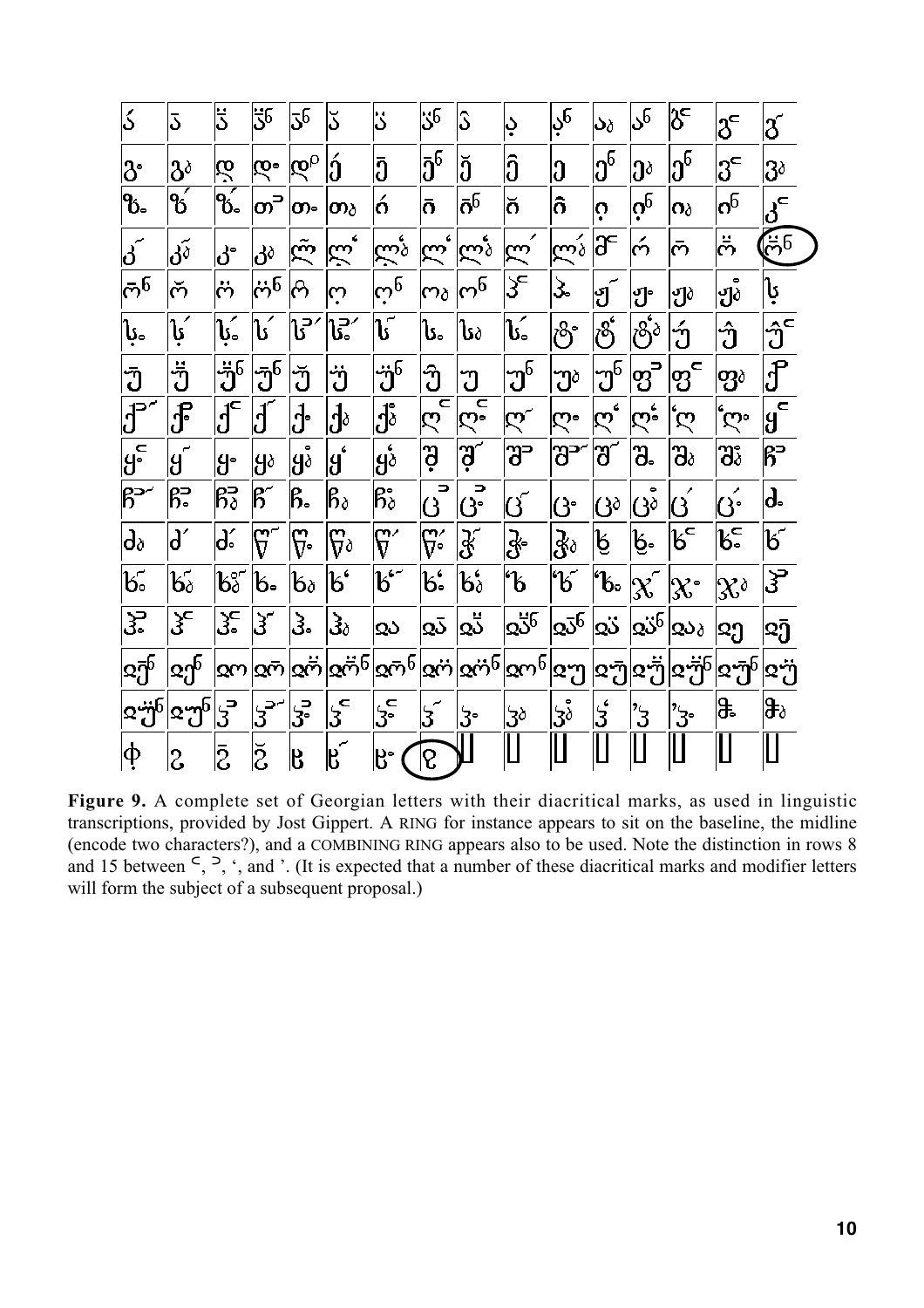### **GEORGIAN • GEORGIAN SUPPLEMENT • PHONETIC EXTENSIONS**

|                           | 10A                     | 10B            | 10C           | 10D                      | 10E                      | 10F              | 2D <sub>0</sub>             | 2D1                       | 2D2           |  |
|---------------------------|-------------------------|----------------|---------------|--------------------------|--------------------------|------------------|-----------------------------|---------------------------|---------------|--|
| $\pmb{0}$                 | $\overline{C}$          | $\mathsf{L}$   | ' l J         | $\mathcal{S}$            | $\omega$                 | $\mathfrak{Z}$   | $\mathbf{r}$                | լի                        | $\mathbf{u}$  |  |
| $\mathbf{1}$              | q                       | $\cup$         | ト             | $\delta$                 | ပြ                       | $\mathcal{B}$    | $\mathfrak{B}$              | $\boldsymbol{\mu}$        | ト             |  |
| $\overline{c}$            |                         | Е              | $\bigcup$     | $\delta$                 | $\delta$                 | $\Omega$         | $\boldsymbol{\mathfrak{B}}$ | $\overline{e}$            | $\bigcup$     |  |
| $\ensuremath{\mathsf{3}}$ | $\overline{\mathrm{O}}$ |                | $\mathsf{C}$  | $\overline{\mathcal{Q}}$ | $\mathcal{D}$            | 3                | $\delta$                    | Щ                         | $\mathcal{U}$ |  |
| $\overline{\mathbf{4}}$   | η                       |                |               | $\Omega$                 | $\mathbf{Q}$             | $\delta$         | η                           | $\boldsymbol{\mathsf{P}}$ | $\mathcal{H}$ |  |
| $\mathbf 5$               | ╹┣                      |                | $\mathcal{A}$ | 3                        | $\overline{\textbf{d}}$  | $\theta$         | ${\boldsymbol \eta}$        | 十                         | சி            |  |
| $\,6\,$                   | $\mathbf b$             |                |               | $\mathcal{C}$            | $\overline{\mathcal{C}}$ | ф                | $\mathbf b$                 | $\boldsymbol{n}$          |               |  |
| $\boldsymbol{7}$          | $\overline{\mathsf{C}}$ | $\bigcup$      |               | $\mathbf{O}$             | $\overline{g}$           | 8                | $\mathbf{m}$                | Ч                         |               |  |
| $\bf 8$                   |                         | $\overline{g}$ |               | $\Omega$                 | $\partial$               | $\beta$          | $\mathbf{v}$                | Y                         |               |  |
| $\boldsymbol{9}$          | $\mathsf{q}$            |                |               | $\delta$                 | $\beta$                  | Q                | q                           | h                         |               |  |
| A                         | $\mathbf U$             |                |               | $\widetilde{\omega}$     | $\mathcal{B}$            | $\mathcal{L}$    | ra                          | $\mathbf U$               |               |  |
| $\sf B$                   | $\overline{\mathbf{d}}$ | $\overline{d}$ |               | $\partial$               | $\mathbf{d}$             |                  | $\partial$                  | $\boldsymbol{d}$          |               |  |
| $\mathsf{C}$              | $F_{1}$                 | $\overline{B}$ |               | $\overline{6}$           | $\overline{\mathcal{G}}$ | $\boldsymbol{6}$ | $\sqrt{h}$                  | $\mathsf{m}$              |               |  |
| $\mathsf D$               | $\Omega$                | S              |               | $\omega$                 | $\mathcal{E}$            |                  | $\mathbf{u}$                | 5                         |               |  |
| $\mathsf E$               | U                       | Ц              |               | $\mathcal{S}_{0}$        | $\overline{6}$           |                  | $\mathcal{U}$               | $\overline{u}$            |               |  |
| $\bar{\mathsf{F}}$        | U                       |                |               | ပျ                       | $\mathcal{X}$            |                  | $\mathcal{H}$               | $\overline{\mathsf{X}}$   |               |  |

1D77 œ

| 1D78 |  |
|------|--|
| H    |  |